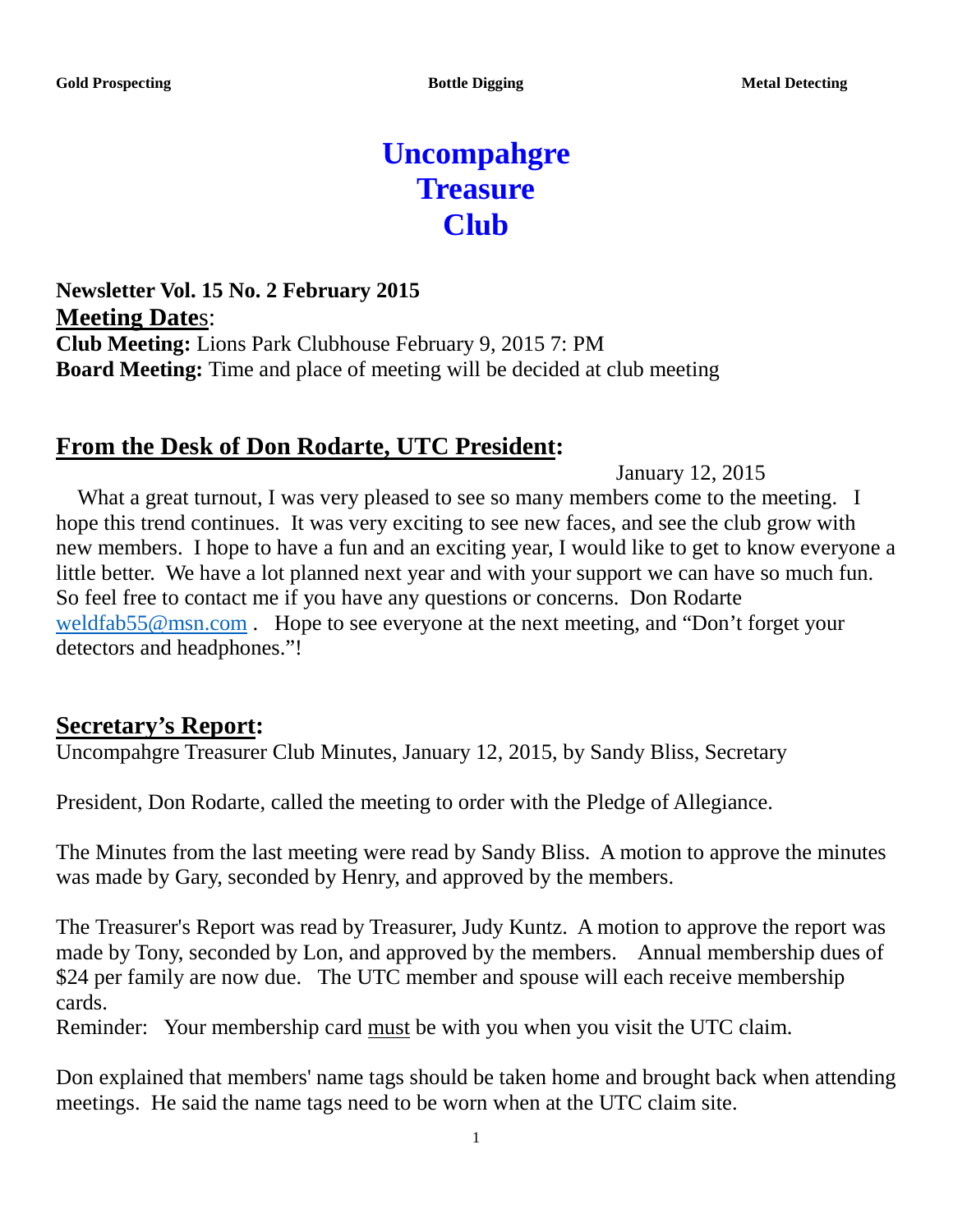A warm welcome was extended to the many guests attending the meeting:

 Donald Wright and Corey Wright Marion Phillips Ken Thielen Ben Hitchkok Derek Miller

With no Old Business to report on, Don called the members' attention to free flyers at the head table with information about "pennies". He said he hopes to continue providing articles of interest about coins and other topics that will peak members' interest.

#### New Business

The "Finds Table" - Henry explained how the Finds Table works. There are slips of paper listing the various categories to be submitted by members. There is a winner in each category, as well as an overall winner for the find-of-the-month. The categories: U.S. Coins, foreign coins, jewelry – gold and silver, jewelry, non-metallic toy, non-metallic relics, relics, modern metal, mineral specimen, and..."display". During the UTC Christmas Party at the end of the year, awards are presented to members with the most finds. Awards presented for 2014 finds included: a Chief Ouray Commemorative Silver Coin, a silver eagle, and a 1964 proof coins set.

Henry explained that members are to take the slips of paper on the Finds Table, look over the various finds, and vote on their favorite choices – including the overall Find-of-the-Month. He encouraged all members to participate in sharing their finds – and reminded those who do enter their finds to be sure to leave the identifying slip of paper, so he can identify the owner of the item.

Henry asked members to make sure he has their correct email addresses so they will receive the monthly UTC newsletter, which will include information about club activities.

#### February 9<sup>th</sup> Meeting

Don asked members to bring their metal detectors to the February meeting and instructions will be provided on the correct use of each detector.

#### March 9<sup>th</sup> Meeting

We hope to have a local geologist as our guest speaker, who will give a presentation on minerals – what to look for – and more. This should be very informative, so have your questions ready!

#### April  $13<sup>th</sup>$  Meeting

The club's 1<sup>st</sup> Auction. It's not too early to start your spring cleaning. Remember... "one man's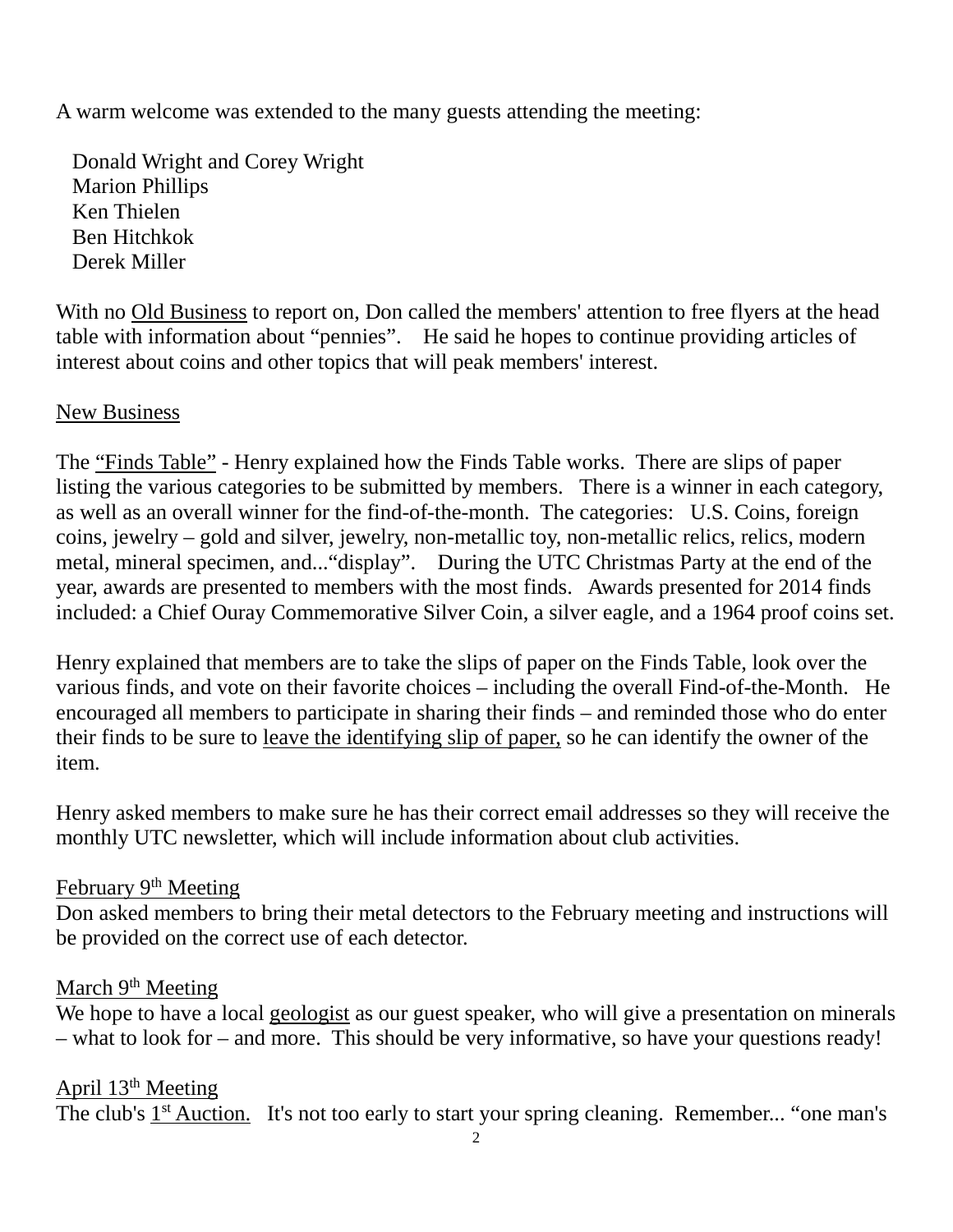trash is another man's (or woman's) treasurer."

# May  $11<sup>th</sup>$  Meeting

Tubs and pans will be provided for practicing panning and demonstrating how to set up a sluice box.

# June 8<sup>th</sup> Meeting

The club's 1<sup>st</sup> Night Hunt will be held on the front lawn area. The area will be seeded with \$100 in 50 cent pieces. Members will keep what they find, and the member with the most finds will receive a prize. (Always great fun!)

# July

Depending on weather and river conditions – a tentative plan for the month of July is for members to meet at the UTC claim site for annual maintenance. In order to qualify for a waiver from paying expensive fees, we need to keep our claim clean and well maintained (filling in holes, making any necessary repairs, etc.) - as well as documenting 100 hours of maintenance. This will help reduce the fees down to \$10 or \$20. Don suggested we could make it a day of maintenance and a picnic.

Don reminded members to pick up their 2015 Claim Permit applications at the local BLM office. Once you have filled in the form, bring it to Henry Kuntz for signature then return the form to BLM. The form is usually returned to you with a week or less. The permit is valid for the entire year. IMPORTANT – Always have your Claim Permit and your current UTC membership card with you when at the claim site. On the back of the permit are BLM guidelines. Important to understand and follow them. Officer, Ted Moe, may show up to check.

Don said anyone interested in Public Use Land will need a separate permit. Only panning and sluicing is permitted on Public Use Land. He explained that everyone needs to be familiar with the UTC claim boundaries – especially since it is next to the GPA Claim. He said a little overlapping of claim property is permitted, but mineral trespassing is a serious crime.

# August Meeting (date TBD)

Annual picnic and biggest hunt of the year! All three lawns around the building are seeded with coins, including silver coins. This is a great day of food (pot luck) and friendship and fun.

# September 14

Our 2nd Night Hunt. Two hundred 50 cent pieces will be seeded in the front lawn.

# October 12

We will have nominations for officers....AND....our second auction.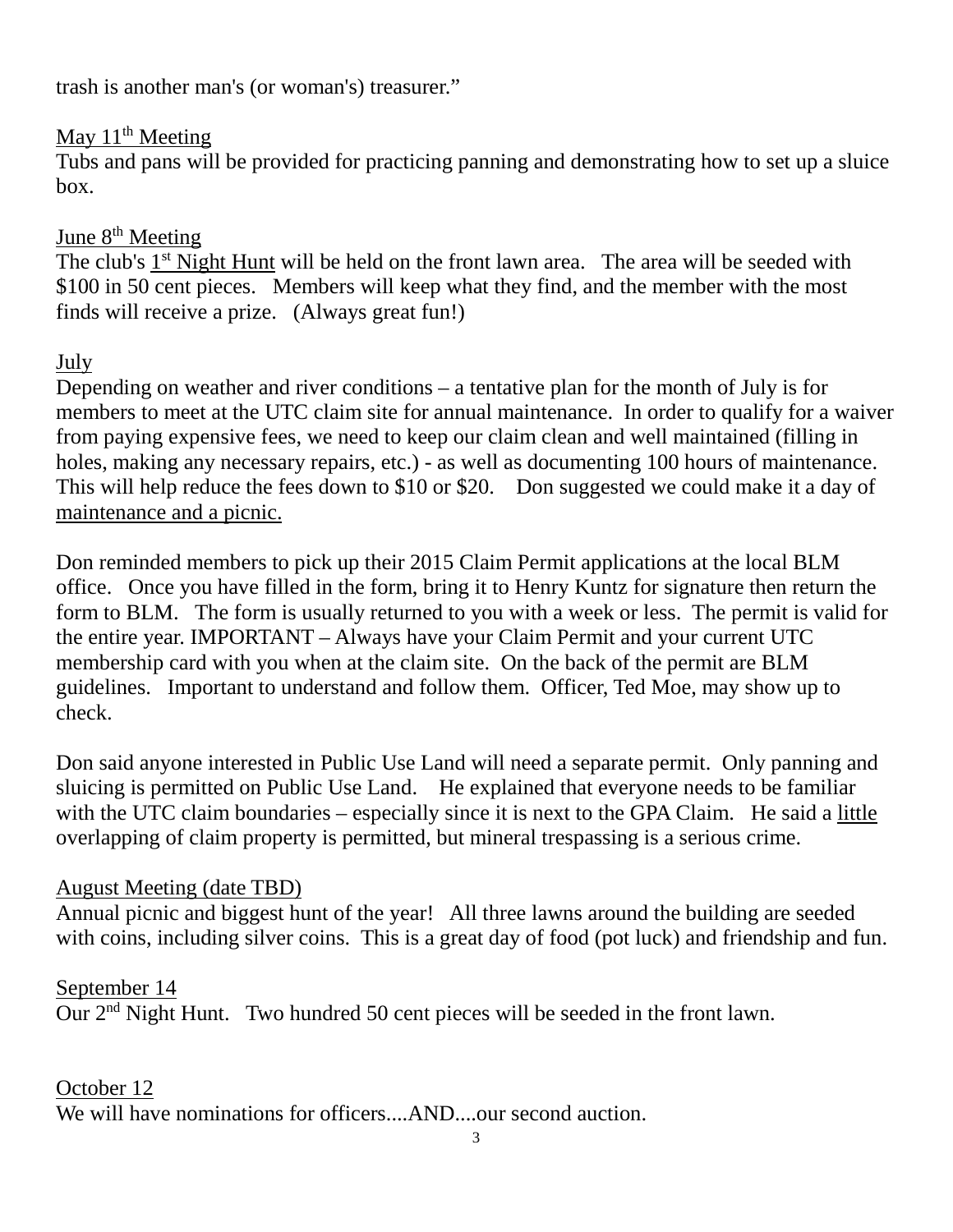November Election of officers.

December Annual Christmas Party

There was a lot of discussion about possible sites for future club hunts. Don said he has been attempting to locate sites, but many owners are reluctant to give their permission. Gary said he will continue to obtain more information about the Cerro Summit Stage Coach site, and Tom added that a possible site is the Colona area – especially the Whore House.

Tom Davis asked if any members would be interested in forming a "research" group. The purpose would be to locate potential areas for our hunts. Tom further explained that he is willing to teach geo-caching and plan a geo-caching hunt for those interested. Contact Tom at 970-765-4929 for further information.

Gary reported that the Welcome Home Montrose organization is bringing veterans from all over back to Montrose for their annual event. He said they need volunteers to help with the "hunt" showing veterans how to use the detectors. Last year's event was a huge success, but it lasted too long. This year's will be shorter. Let Gary know if you're available to help. No date has yet been set.

A special thanks to Rosie for taking on the "coffee" duties. And to all those generous ladies who brought the evening's goodies: Betty, Rosie, Carol, Peggy and Sandy (Scheideman). (Please forgive me if I missed anyone.) Everything is always delicious and very appreciated!

See you in February!

**Find of the month winners: US Coins Ben Golden --------- 1992 half dollar**

**Foreign coins and tokens No entry Jewelry (silver and gold) Ben Golden ---------- .925 silver ring Jewelry Judy Kuntz ---------- Ear ring Nonmetallic toys Judy Kuntz ---------- Hand from boys doll Nonmetallic relics No entry**